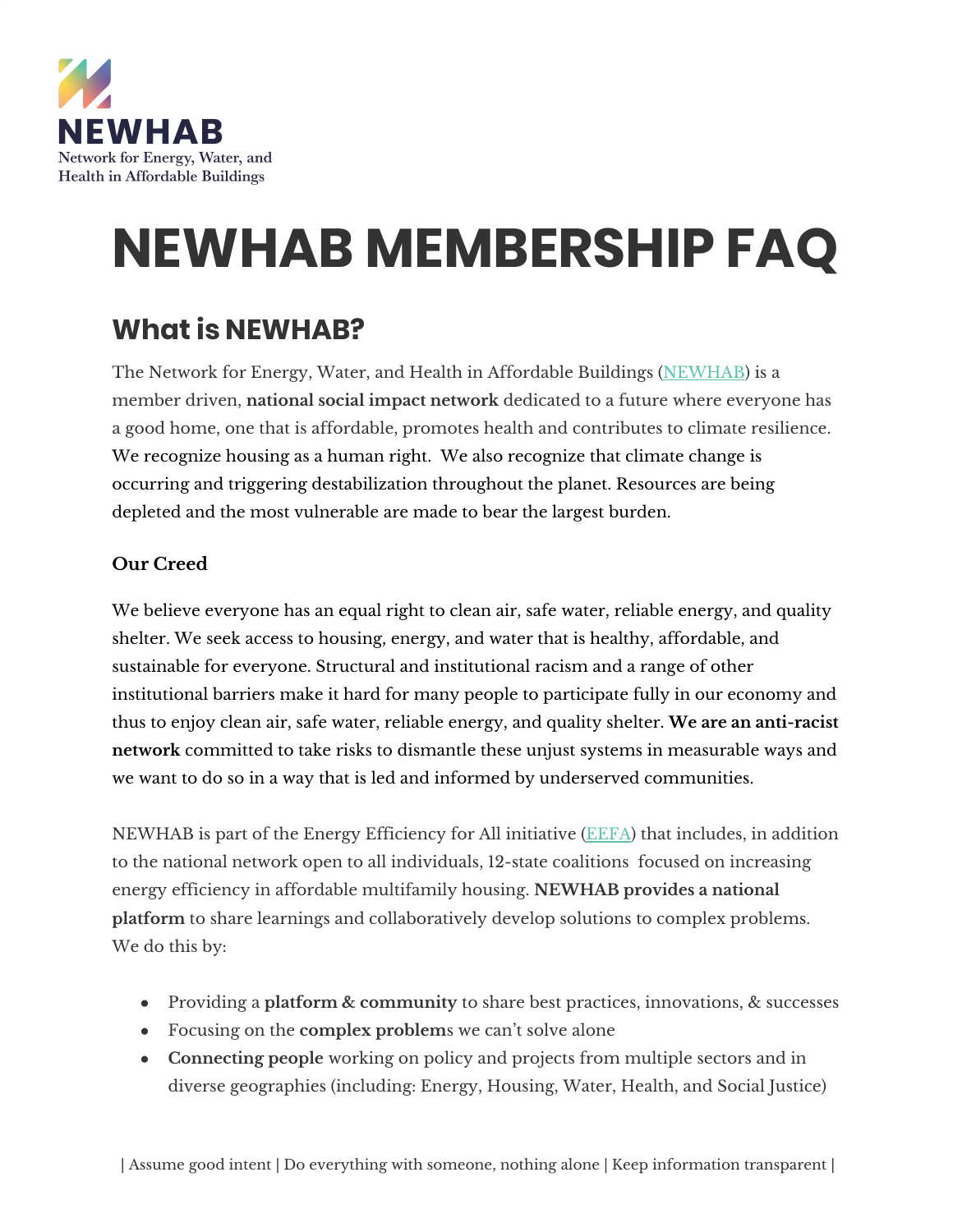## **NEWHAB**

Leveraging our **collective influence** to inform decision-making and systemic transformation



### **What are the benefits to membership?**

- **Conversations:** access to NEWHAB's private, online "Idea Exchange" Slack channel to share best practices, ask questions, and work on solutions together
- **Relationships:** to help you become more effective in your work, develop personal and professional relationships with a diverse group of experts (from multiple sectors, varied regions, diverse lived experiences, and working at many scales from community-based to national)
- **Professional Growth:** for both learning, leadership, and collaboration
- **● Resources and Events:** NEWHAB is the curator of a library of resources and events (including webinars & workshops) from and for our network members
- Directory: connections to high quality experts, information, and strategic peer problem solving offered in a variety of forms
- **● In-Person Connections:** as a NEWHAB member, you will be invited to NEWHAB's Annual Convening. Take a peak at this [video](https://vimeo.com/user4644823/review/410246678/f75f037b83) to get a taste of our annual gathering.



| Assume good intent | Do everything with someone, nothing alone | Keep information transparent |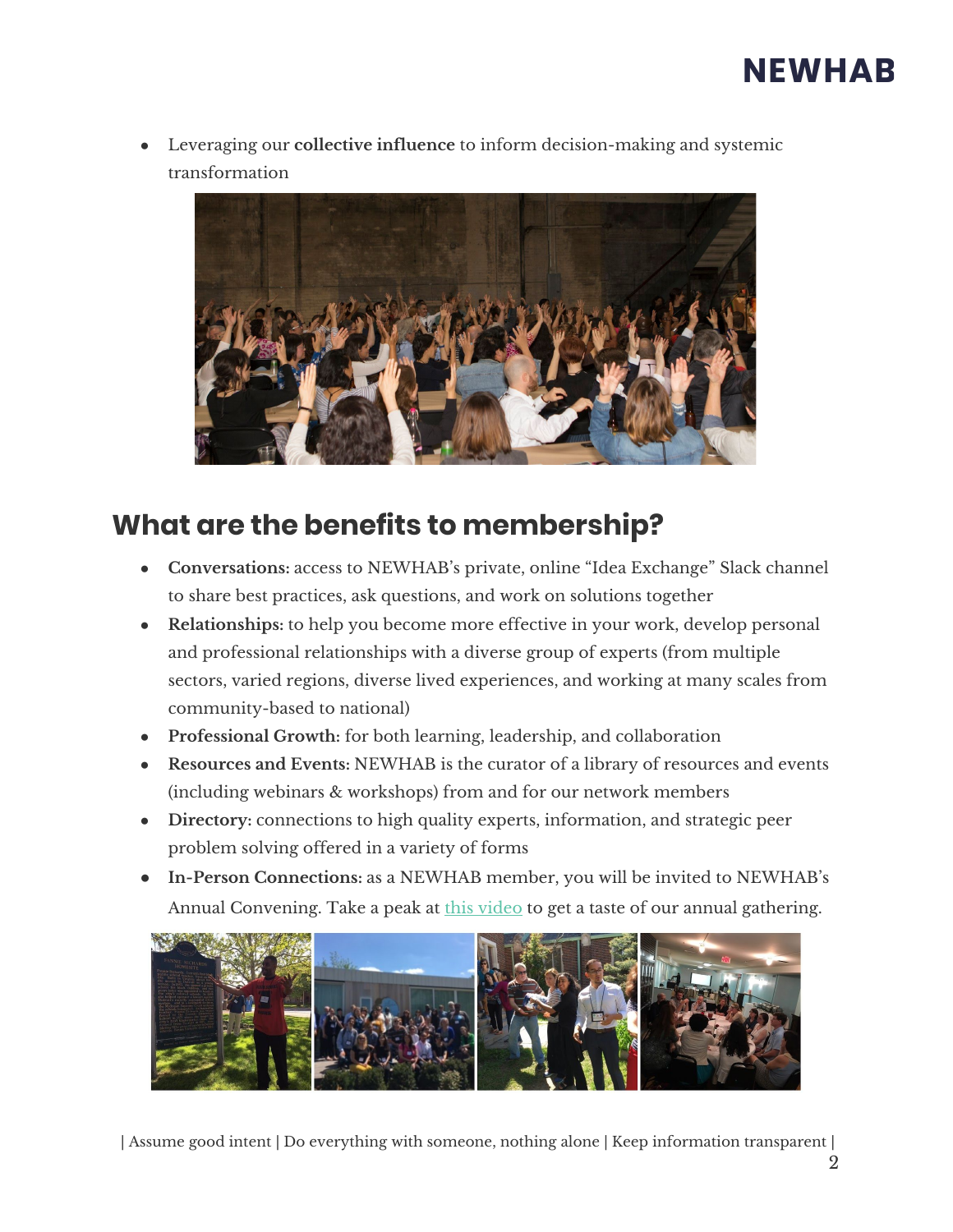## **NEWHAB**

## **What are the membership requirements?**

With our network, members consistently find that the more they participate, the greater value they find in the network. The benefits are personal, professional, and support our shared purpose. Membership is open to individuals not organizations. So long as individuals continue to agree with the relevance and purpose of NEWHAB, they are encouraged to stay involved in the network even if they switch employers or fields. **We ask that members agree with the following statements:**

- ❏ Self-identify with the purpose of NEWHAB: I care about ensuring healthy, affordable, & sustainable housing for all.
- ❏ I am actively engaged (personally or professionally) in amplifying community power and ensuring healthy, affordable, & sustainable housing for all.
- ❏ I agree to NEWHAB's Operating Principles:
	- ❏ Assume good intent
	- ❏ Do everything with someone, nothing alone
	- ❏ Keep information transparent
- ❏ I understand that NEWHAB is a "no-pitch zone". The network is not a space to sell services or products.
- ❏ I agree to take our NEWHAB Annual Survey each year (providing feedback and suggestions to help the network become even stronger).



| Assume good intent | Do everything with someone, nothing alone | Keep information transparent |